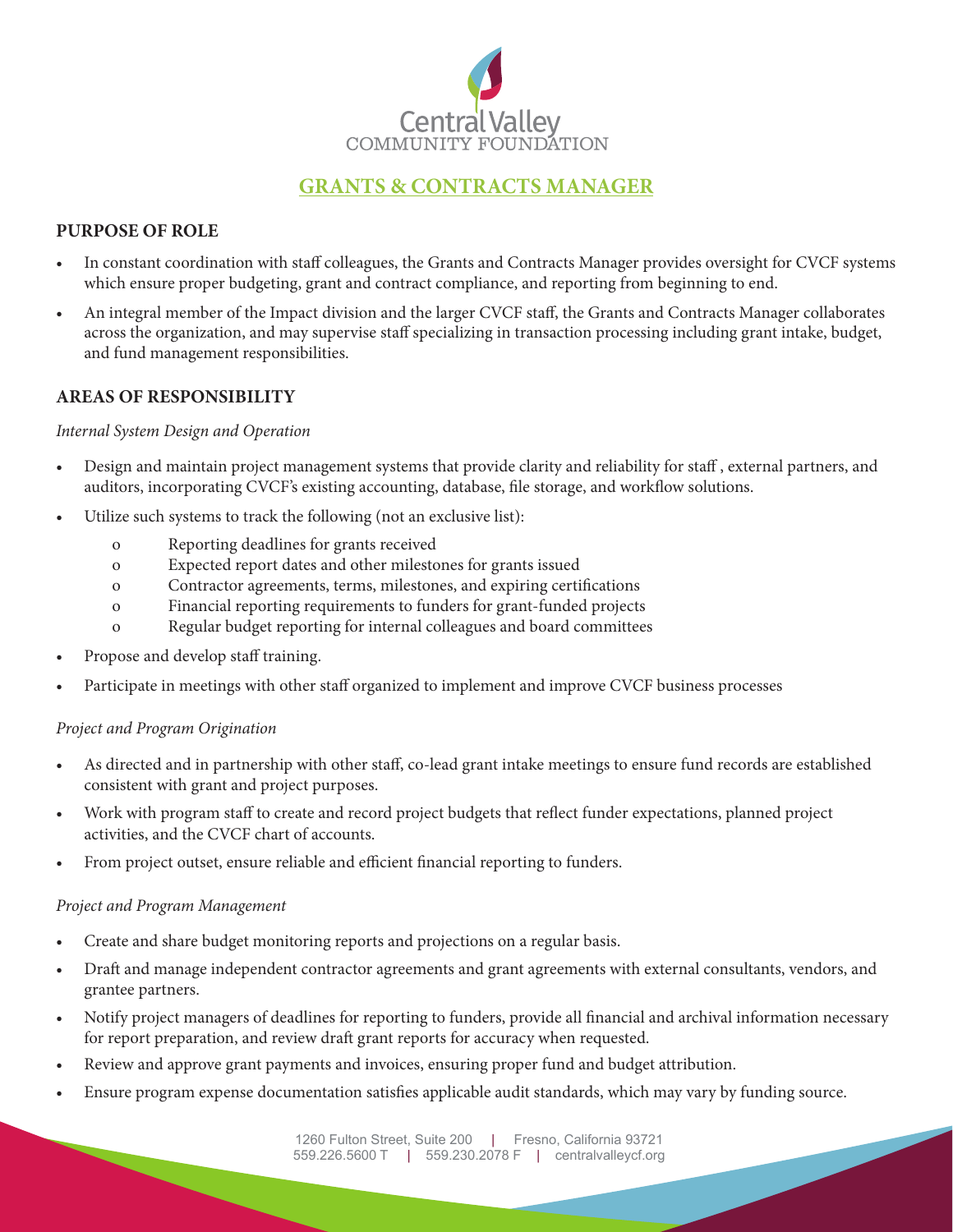

## *External Engagement*

- Collaborate productively and professionally with grantees, vendors, funders, community members, donors, partner agencies and other stakeholders.
- Prepare agendas and agenda packets for meetings of the CVCF's Program Review Committee (PRC). Ensure preparation of minutes, review for adequacy, and finalize drafts for adoption.
- Prepare and present items as assigned to the PRC, other committees, and board.

# **PROFESSIONAL CHARACTERISTICS**

- Systems Thinking: Faced with a specific problem, seeks not only to solve it, but to explore root causes, prevent recurrence, share knowledge, and make structural improvements
- Meticulousness: Draws satisfaction from perfection when the details matter
- Accountability: Holds themselves accountable for making decisions, managing resources efficiently, achieving and role-modelling CVCF values
- Ambition: Sets ambitious and challenging goals for themselves, takes responsibility for their own personal development and encourages others to do the same
- Collaboration: Builds and maintains effective relationships, with their team, colleagues, supervisors, and external partners and supporters. Values diversity, sees it as a source of competitive strength. Approachable, good listener, easy to talk to
- Integrity: Honest, encourages openness and transparency

## **SKILLS AND ABILITIES**

- Effective communication to ensure overall project targets and funder requirements are met
- Excellent tracking and managing of details in budgets, grants, and contracts
- Understanding of accounting concepts including the role of the general ledger and chart of accounts, the differences between accrual and cash methods, creating an audit trail, and operating internal controls
- High proficiency with spreadsheets in Excel
- Effective verbal and written communication skills
- Proficiency with email, word processing, and calendar software
- Ready ability to learn and integrate software specific to CVCF's business operations
- Ability to solve problems and make procedural decisions
- Excellent use of spoken and written English
- Ability to efficiently reach meetings and events throughout the Fresno metropolitan area
- Commitment to upholding and advancing the values, mission, vision and policies of CVCF

## **WORKING EXPERIENCE**

- At least 5 years of experience in program management and administration, financial management, award contractual compliance, sub-award management, and tracking project performance and costs via specific funding streams.
- Demonstrated ability to manage accounting/financial and record-keeping systems, as well as human relationships, under changing conditions and sometimes tight deadlines.
- Demonstrated ability to present complicated material to internal colleagues, funders, board members, and other key stakeholders.

1260 Fulton Street, Suite 200 | Fresno, California 93721 559.226.5600 T | 559.230.2078 F | centralvalleycf.org